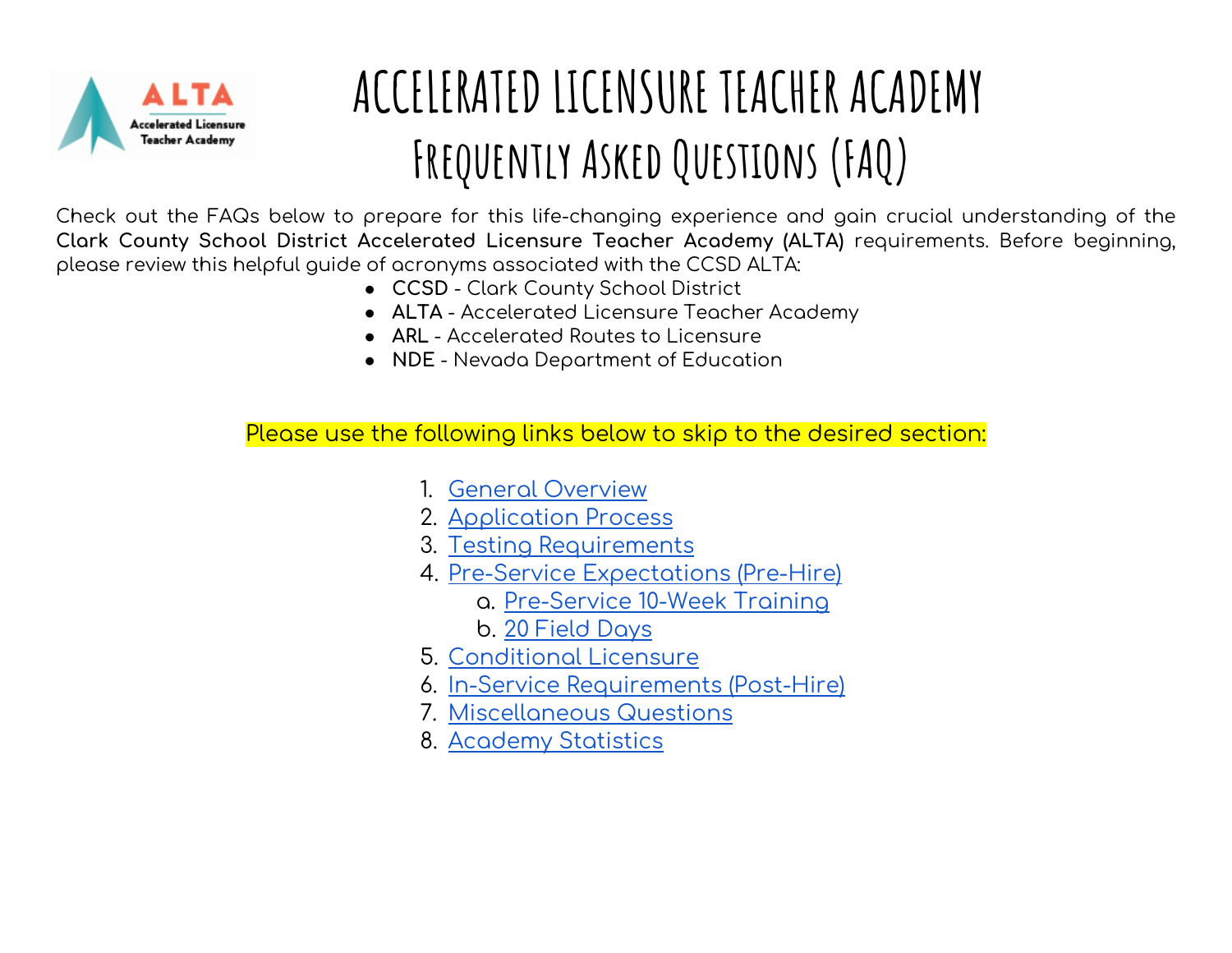<span id="page-1-0"></span>

| <u>I. GENERAL OVERVIEW</u>                                      |                                                                                                                                                                                                                                                                                                                                                                                                                                                                                                                                                                                                                                                                                                                                                       |
|-----------------------------------------------------------------|-------------------------------------------------------------------------------------------------------------------------------------------------------------------------------------------------------------------------------------------------------------------------------------------------------------------------------------------------------------------------------------------------------------------------------------------------------------------------------------------------------------------------------------------------------------------------------------------------------------------------------------------------------------------------------------------------------------------------------------------------------|
| What is an ARL<br>program?                                      | An ARL program varies from the traditional route to obtaining a teaching license.<br>Essentially, candidates in an ARL program have a bachelor's degree in an area outside of<br>education and after passing the required competency exams must complete an approved<br>ARL program to gain classroom experience and pedagogical experience.<br>After receiving a non-renewable provisional license, teachers must complete licensure area<br>college coursework, pass additional competency exams, and fulfill other conditions on the<br>license in order to convert to a standard teaching license within three (3) years.                                                                                                                         |
| What is ALTA?                                                   | CCSD ALTA is a high-quality, rigorous ARL program. Approved as an ARL provider by the<br>Nevada Department of Education since 2014, ALTA is designed to prepare well-rounded<br>candidates for the classroom in high-needs areas. ALTA programs are offered based on<br>CCSD classroom vacancy needs.                                                                                                                                                                                                                                                                                                                                                                                                                                                 |
| How long is ALTA?                                               | The CCSD ALTA pre-service training is a rigorous, 10-week program. Candidates<br>successfully completing the training, along with 20 field experience days in an assigned<br>CCSD classroom, are eligible to apply for an ARL provisional license with the NDE.<br>Once candidates complete the in-service requirements of ALTA, they can convert to a<br>standard teaching license with the NDE. Candidates have three (3) years from the date of<br>provisional licensure to complete all requirements and convert to a standard teaching<br>license. Candidates may convert the non-renewable provisional license after two (2) full<br>years of teaching should they complete all requirements.<br>So, essentially, ALTA is a three year process. |
| Is ALTA credit bearing<br>and/or will I be paid to<br>attend?   | The CCSD Accelerated Licensure Teacher Academy is a non-paid, non-credit bearing<br>training.                                                                                                                                                                                                                                                                                                                                                                                                                                                                                                                                                                                                                                                         |
| Is the tuition<br>refundable if I withdraw<br>from the Academy? | A refund may be issued if you submit the request in writing to the ALTA Team and you have<br>not started the Academy (attended the first session).                                                                                                                                                                                                                                                                                                                                                                                                                                                                                                                                                                                                    |
|                                                                 | CCSD ALTA offers programs for the following licensure areas:                                                                                                                                                                                                                                                                                                                                                                                                                                                                                                                                                                                                                                                                                          |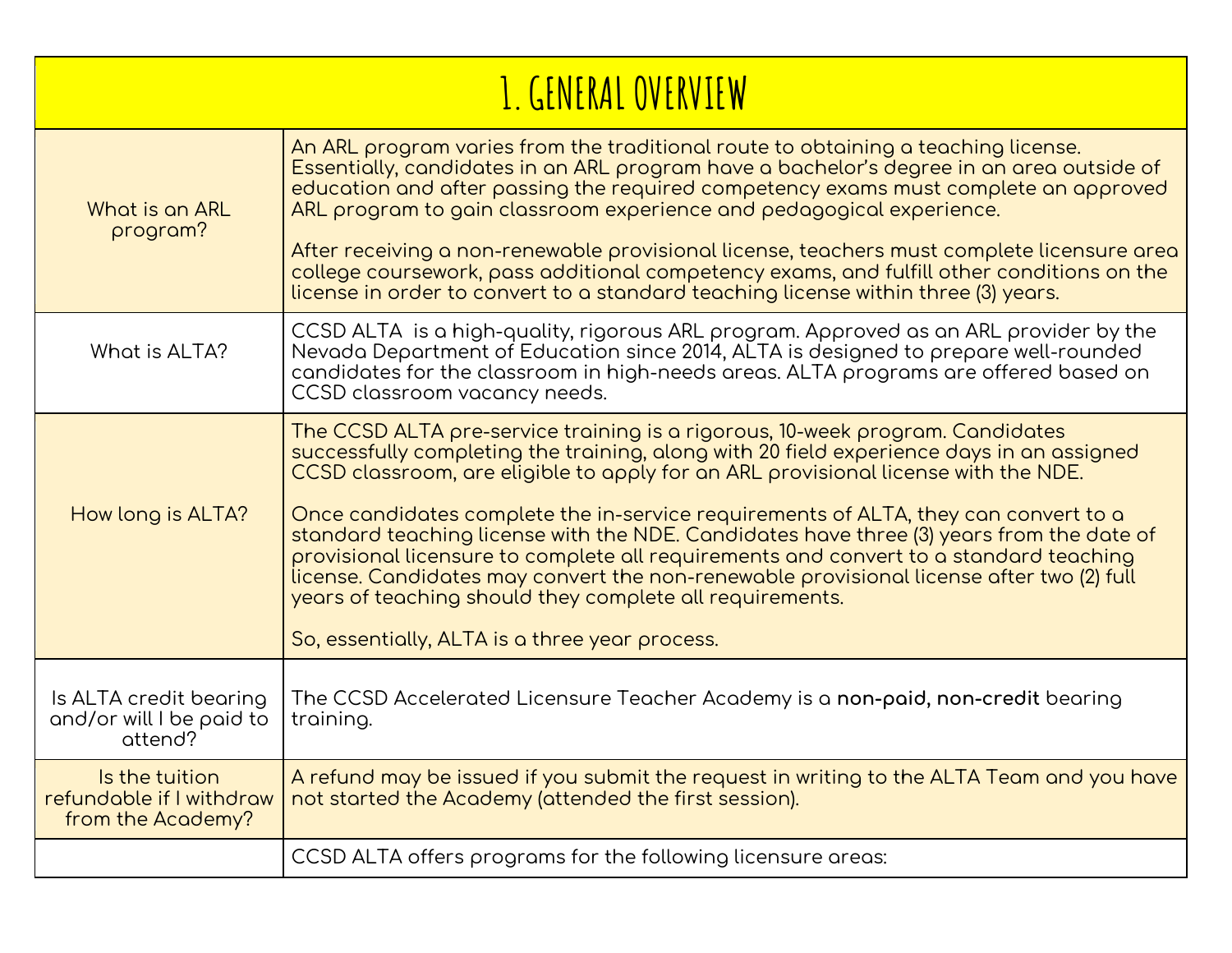<span id="page-2-0"></span>

| What licensure areas<br>are offered through<br>ALTA?         | Elementary (grades K-5)<br>Secondary (grades 7-12)<br><b>Biological Science</b><br>English<br>$\circ$<br><b>Mathematics</b><br>$\circ$<br><b>Physical Science</b><br>$\circlearrowright$<br>• Special Education<br>$\circ$ Autism (ages 3-21)<br>Early Childhood Developmentally Delayed (ages 3-8)<br>Generalist (grades K-12)<br>$\circlearrowright$<br>Intellectual Disabilities (grades K-12)                                                                                                                 |  |
|--------------------------------------------------------------|-------------------------------------------------------------------------------------------------------------------------------------------------------------------------------------------------------------------------------------------------------------------------------------------------------------------------------------------------------------------------------------------------------------------------------------------------------------------------------------------------------------------|--|
|                                                              |                                                                                                                                                                                                                                                                                                                                                                                                                                                                                                                   |  |
| 2. APPLICATION PROCESS                                       |                                                                                                                                                                                                                                                                                                                                                                                                                                                                                                                   |  |
| When are the<br>application deadlines?                       | For consideration for the:<br>Spring 2020 cohort (beginning mid-late January 2019): deadline is October 1st, 2019<br>Fall 2020 cohort (beginning mid-late August 2020): deadline is May 1st, 2020<br>Spring 2021 cohort (beginning mid-late January 2020): deadline is <mark>October 1st, 2020</mark>                                                                                                                                                                                                             |  |
| Will my application be<br>considered if it is<br>incomplete? | Incomplete applications will not be considered. All portions of the application must be<br>submitted for consideration by the above application deadlines:<br>Passing exam scores (uploaded to Attached Documents)<br>Conferred bachelor's degree (uploaded to Post-Secondary Education)<br>Completed application<br>Seven (7) years work history - all gaps explained<br>$\circ$<br>Three (3) supervisory references (email addresses)<br>$\circ$<br>Updated resume (uploaded to Contact Information)<br>$\circ$ |  |
| What steps do I need to<br>take to apply for ALTA?           | Below is an application checklist - you will need to complete all of these steps to prepare<br>before the application, as well as successfully submit your application:<br><b>Application Checklist:</b><br>□ Watch the informational webinar<br>Complete mandatory post-webinar survey (only takes 3 minutes!)<br>□<br>Identify your licensure area of interest<br>□                                                                                                                                             |  |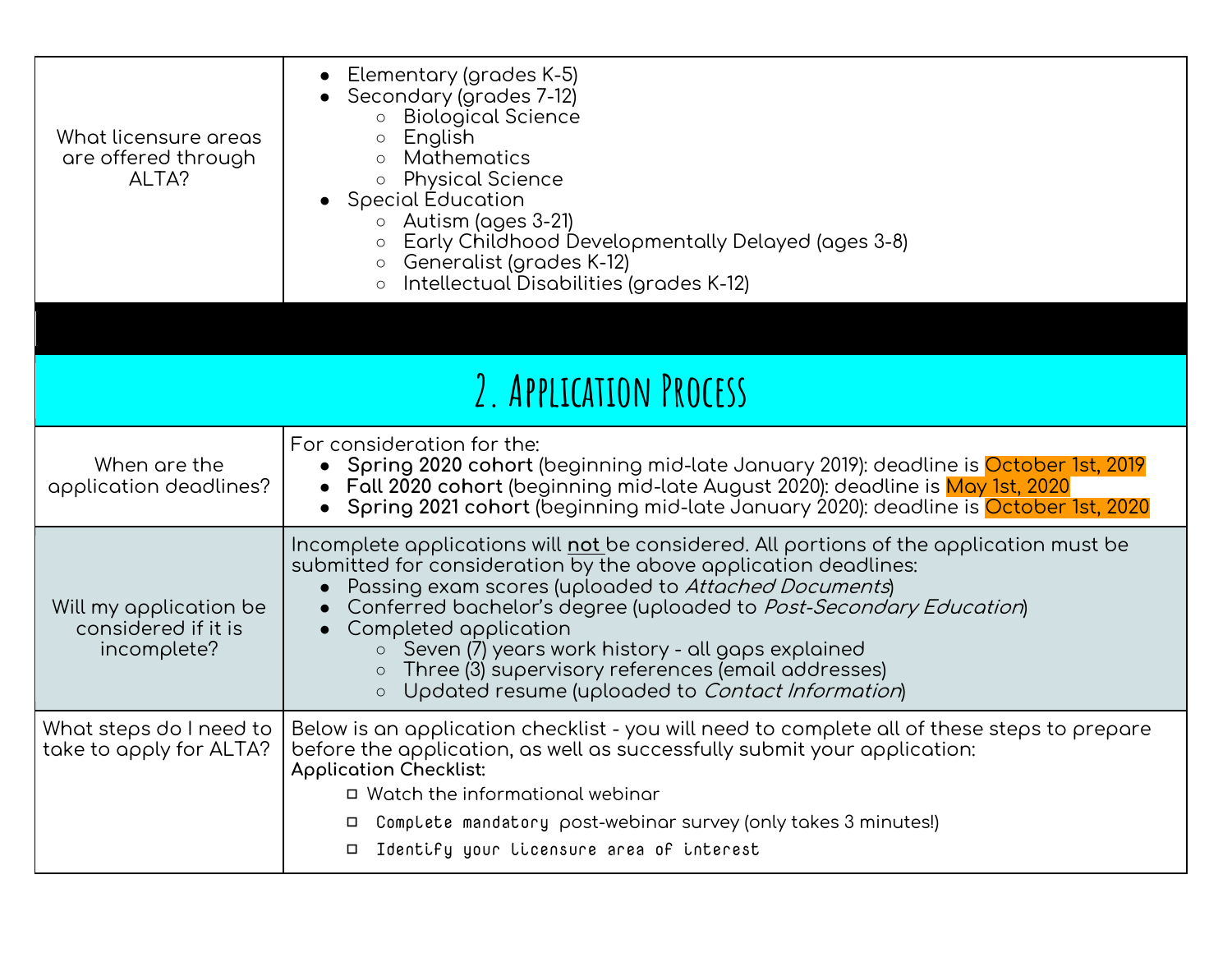|                                                 | Elementary - next application deadline is October 1, 2019<br>Secondary - next application deadline is October 1, 2019<br>Special Education - next application deadline is October 1, 2019<br>□ Update your current resume with your 7 year work history, as well as 3 references<br>□ All candidates. Register for PRAXIS ® CORE or CBEST ® exam - more info on that testing<br>here<br>□ <i>Secondary candidates only</i> . Register for the appropriate Praxis ® subject assessment<br>(General science, biology, mathematics, english - use same link as above for more info<br>□ Check out available Praxis ® or CBEST ® testing support materials - use same link<br>as above to access this info<br>□ Complete an application for the CCSD ALTA program by your deadline<br>- Click here if you are filling out a new application<br>Click <u>here</u> if you are an existing CCSD employee<br>Click here if you have an existing application on file                                                                                                                                                                                                                                                                                                                                                                                                                           |
|-------------------------------------------------|---------------------------------------------------------------------------------------------------------------------------------------------------------------------------------------------------------------------------------------------------------------------------------------------------------------------------------------------------------------------------------------------------------------------------------------------------------------------------------------------------------------------------------------------------------------------------------------------------------------------------------------------------------------------------------------------------------------------------------------------------------------------------------------------------------------------------------------------------------------------------------------------------------------------------------------------------------------------------------------------------------------------------------------------------------------------------------------------------------------------------------------------------------------------------------------------------------------------------------------------------------------------------------------------------------------------------------------------------------------------------------------|
| Is there an interview<br>component?             | Yes. There will be two times in the application and selection process when applicants will<br>be asked to complete interview tasks.<br>After applications are submitted, applicants will be asked to complete a short online<br>assessment called the Haberman Foundation Star Teacher Interview. This is a 20 question<br>long assessment that looks at your strengths with relationship building, organization and<br>planning, and engaging with high need student populations. While the results of this<br>assessment will be taken into consideration for program acceptance, ALTA staff look at<br>the entire package of credentials and assets for each person, not just the assessment.<br>Additionally, once enrolled in ALTA candidates will be asked to complete a mandatory<br>virtual interview before pre-service training begins. The questions in this virtual interview<br>will assist the ALTA Team in understanding candidates' attributes and attitudes toward<br>teaching and see what areas of growth need to be focused on during the program's<br>training Candidates will have time to prepare before submitting one-minute responses to<br>each of the interview questions. While candidates will already be enrolled in the program<br>at this point, this virtual interview will be a required part of continuing forward in the<br>program in the fall. |
| What happens if I have<br>less than a 2.75 GPA? | The ALTA Team will look at an application in its entirety. However, with all application<br>elements being equal, candidates meeting the minimum 2.75 GPA or higher will be                                                                                                                                                                                                                                                                                                                                                                                                                                                                                                                                                                                                                                                                                                                                                                                                                                                                                                                                                                                                                                                                                                                                                                                                           |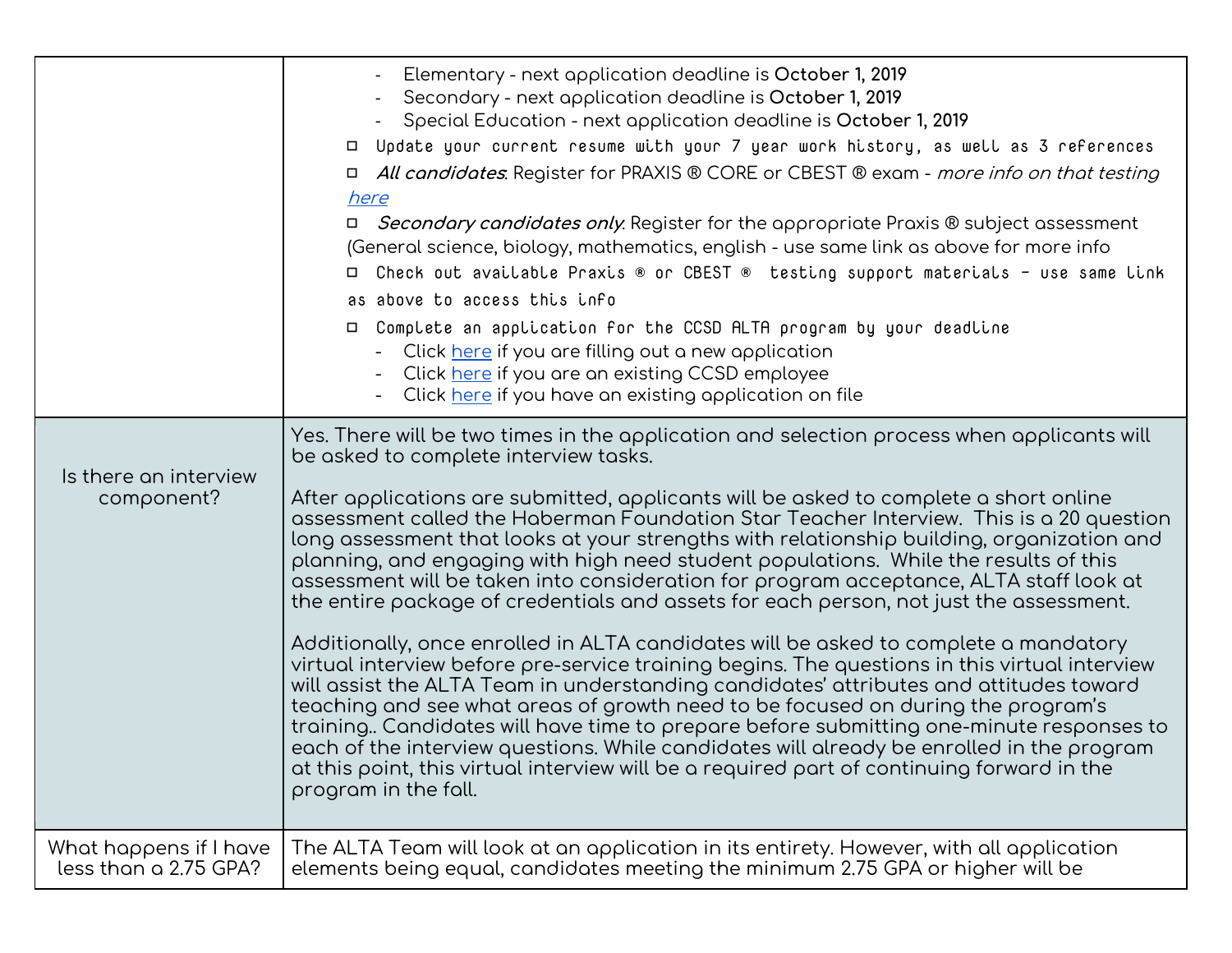<span id="page-4-0"></span>

|                                                                                                                       | considered for the first round of cohort selection.                                                                                                                                                                                                                                                                                                                                                                                                                                                                                                                                                                                                                   |  |
|-----------------------------------------------------------------------------------------------------------------------|-----------------------------------------------------------------------------------------------------------------------------------------------------------------------------------------------------------------------------------------------------------------------------------------------------------------------------------------------------------------------------------------------------------------------------------------------------------------------------------------------------------------------------------------------------------------------------------------------------------------------------------------------------------------------|--|
| 3. TESTING REQUIREMENTS                                                                                               |                                                                                                                                                                                                                                                                                                                                                                                                                                                                                                                                                                                                                                                                       |  |
|                                                                                                                       | All candidates must take and pass the appropriate competency exams to be considered<br>for conditional acceptance into an ALTA cohort. All candidates must take and pass either<br>the Praxis ® Core or California Basic Educational Skills Test (CBEST ®) exam.                                                                                                                                                                                                                                                                                                                                                                                                      |  |
| What exams are<br>required for entry into<br>ALTA?                                                                    | Secondary candidates must also take and pass the appropriate Praxis ® Subject<br>Assessment:<br>• Biological Science: #5235 (Biology: Content Knowledge)<br>English: #5038 (English: Content Knowledge)<br>Mathematics: #5161 (Mathematics: Content Knowledge)<br>Physical Science: #5435 (General Science: Content Knowledge)                                                                                                                                                                                                                                                                                                                                        |  |
|                                                                                                                       | Please see the ALTA Competency Exam Information document for information on<br>registration, passing scores, fees, and more.                                                                                                                                                                                                                                                                                                                                                                                                                                                                                                                                          |  |
| Are there any study<br>materials available for<br>the required<br>competency exams?                                   | There are many different study materials available, some for free and some for cost. Please<br>check the ets.org site for study materials in relation to the Praxis ® exams.<br>CCSD has partnered with Teachers Test Prep for additional materials. Teachers Test Prep<br>is a website that specializes in supporting aspiring teachers with testing preparation<br>resources for a variety of competency assessments. Interested applicants can create a<br>free account and take practice assessments to identify areas of study. Please refer to the<br>Teachers Test Prep flyer for a CCSD discount code.<br>Additional test prep information can be found HERE. |  |
| Will ALTA accept<br>coursework in lieu of<br>Praxis ® or CBEST ®?<br>Will ALTA accept<br>another equivalent<br>exams? | No. All candidates interested in CCSD ALTA must take and pass the Praxis ® Core or<br>CBEST ® and the Praxis ® Subject Assessment (secondary candidates only).<br>We <u>do not</u> accept coursework in lieu of the exams and have been state-approved as such.<br>Additionally, this testing is not waived with a master's degree.<br>Additionally, we <u>do not</u> accept the GRE or other equivalent exam.                                                                                                                                                                                                                                                        |  |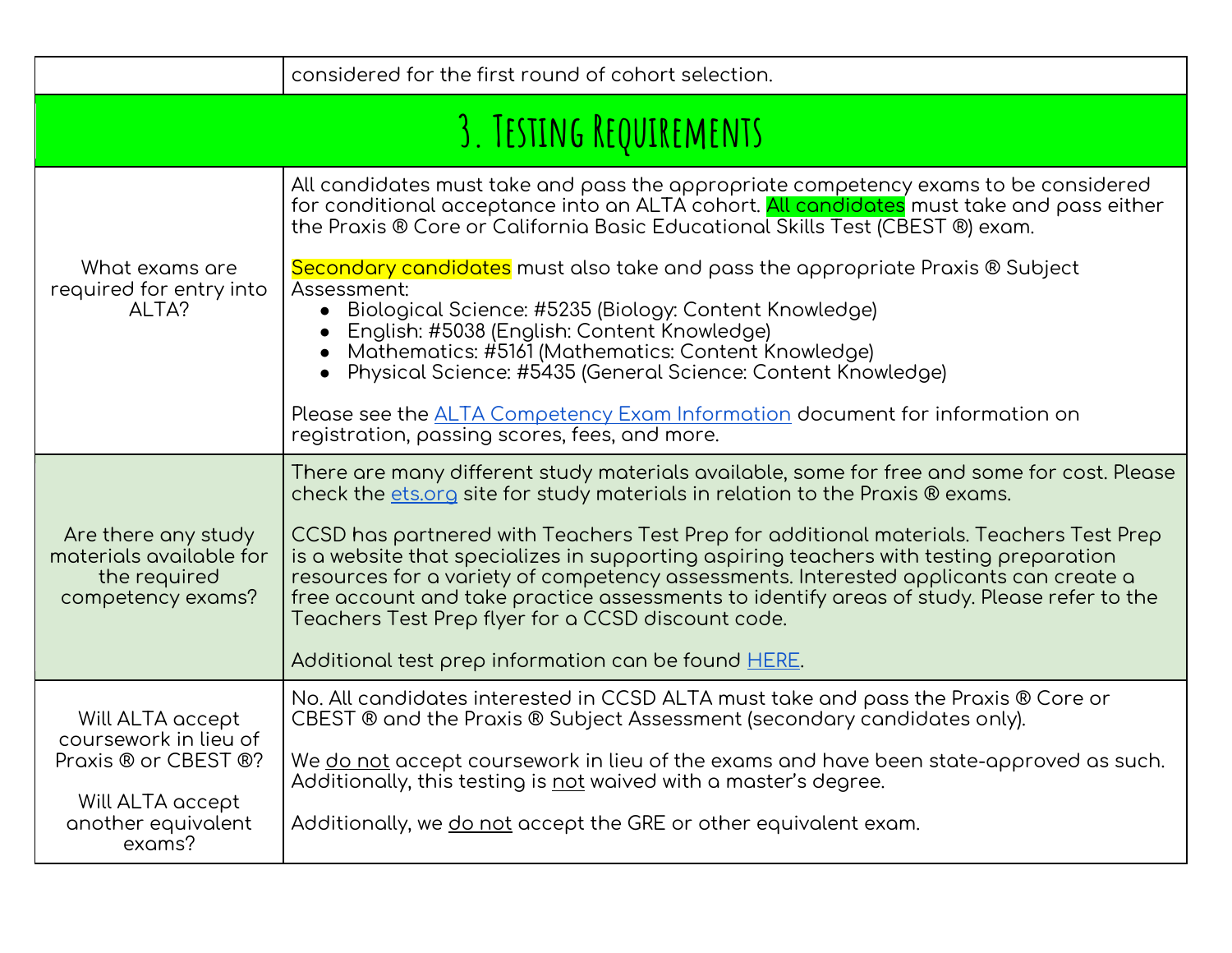<span id="page-5-1"></span><span id="page-5-0"></span>

| I took the test many<br>years ago. Will it still<br>count?                                    | Pursuant to NAC 391.036, all applicants for a Nevada educator license are required to pass the Praxis series of<br>competency tests, which are administered by the Educational Testing Service (ETS) completed within five (5)<br>years prior to application for licensure.<br>You will complete an ALTA cohort before applying for a license with the NDE, so please add<br>some time to this to ensure you have time to obtain a teaching position and apply for a<br>provisional licence. You may need to retest if this time frame runs out.<br>(CCSD ALTA no longer accepts the PPST for cohort consideration.) |  |
|-----------------------------------------------------------------------------------------------|----------------------------------------------------------------------------------------------------------------------------------------------------------------------------------------------------------------------------------------------------------------------------------------------------------------------------------------------------------------------------------------------------------------------------------------------------------------------------------------------------------------------------------------------------------------------------------------------------------------------|--|
| 4. PRE-SERVICE EXPECTATIONS (PRE-HIRE)                                                        |                                                                                                                                                                                                                                                                                                                                                                                                                                                                                                                                                                                                                      |  |
| What will I need to do to<br>successfully complete<br>the CCSD ALTA pre-<br>service training? | All candidates will need to:<br>Display professionalism in all aspects of the Academy.<br>Demonstrate 100% engagement in all ALTA activities.<br>Pass all classroom evaluations with pre-determined cut scores.<br>Earn an 85% or better on all assignments.<br>Attend all sessions in their entirety.<br>Earn positive references from your assigned cooperating teacher, project facilitator,<br>and an administrator (long-term and vacancy substitutes only).                                                                                                                                                    |  |
| A. PRE-SERVICE 10-WEEK TRAINING                                                               |                                                                                                                                                                                                                                                                                                                                                                                                                                                                                                                                                                                                                      |  |
| Are all Saturday and<br>weeknight sessions<br>mandatory?                                      | Yes, indeed! You will need to complete the designated training hours outlined in the<br>Academy and approved with the Nevada Department of Education (NDE) to be eligible for<br>a provisional teaching license.                                                                                                                                                                                                                                                                                                                                                                                                     |  |
| What happens if I am ill<br>and have to miss a<br>session?                                    | Fortunately, you may miss one session and still be eligible for successful completion of the<br>program, if you meet the make-up requirements for the missed session. Should you miss<br>additional sessions, your status in the program will be jeopardized.                                                                                                                                                                                                                                                                                                                                                        |  |
| What will I need to<br>bring on the first day of<br>training?                                 | Come join us with a writing utensil, your CCSD-issued identification badge, a positive<br>attitude and willingness to learn! All additional program materials will be provided for you.<br>You will be using your provided class workbook for the majority of sessions.                                                                                                                                                                                                                                                                                                                                              |  |
| Will lunch be provided                                                                        | Although the ALTA Team won't provide lunch, you will receive one hour for lunch on your                                                                                                                                                                                                                                                                                                                                                                                                                                                                                                                              |  |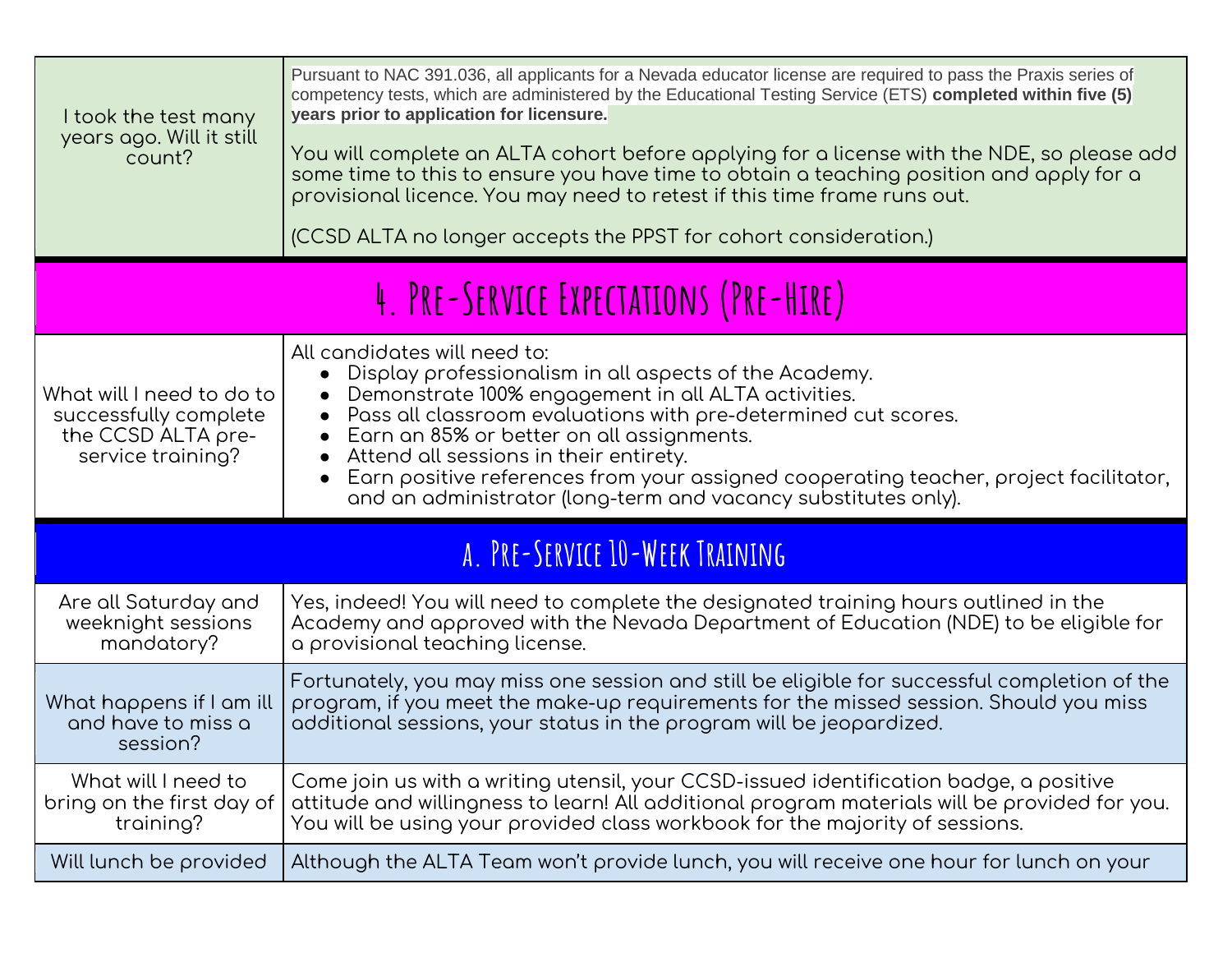| on the Saturday<br>sessions?                                                  | own. A refrigerator/microwave may not be available for items brought from home.                                                                                                                                                                                                                                                                                                                                                                                                                                                                                                 |
|-------------------------------------------------------------------------------|---------------------------------------------------------------------------------------------------------------------------------------------------------------------------------------------------------------------------------------------------------------------------------------------------------------------------------------------------------------------------------------------------------------------------------------------------------------------------------------------------------------------------------------------------------------------------------|
| When and where are<br>the face-to-face<br>sessions?                           | Please check your schedules and expectations email as times and locations vary by cohort.<br>Generally, you can expect to spend from 4:00/5:00 - 7:00/8:00 p.m. on weeknights and<br>8:00/8:30 a.m. - 3:00/3:30 p.m. on Saturdays.                                                                                                                                                                                                                                                                                                                                              |
| Will I be expected to<br>complete work outside<br>of class time?              | You can expect to set aside several hours each week to complete class readings,<br>homework assignments, and reflections. Each person learns at his/her own pace and will<br>need to decide how much time is necessary to successfully complete class requirements.                                                                                                                                                                                                                                                                                                             |
| Will I need any<br>technology to<br>successfully complete<br>this program?    | You will need access to a computer/laptop for the following activities:<br>• Checking District email daily<br>Accessing Google Classroom posts/announcements<br>Completing homework assignments<br>Submitting required assignments and Academy documents<br>Planning for instructional lessons<br>$\bullet$                                                                                                                                                                                                                                                                     |
| How will I be evaluated<br>during the ALTA<br>training?                       | The ALTA Team will evaluate your:<br>• Professionalism<br>Homework and classwork (85% or better needed)<br>Engagement in class activities/discussions<br>Live teaching lessons<br>$\bullet$<br>It's almost like a 10-week job interview. Not only will our staff be working with you weekly,<br>but administrators and other CCSD staff will have the opportunity to get to know you. Look<br>sharp and bring your A game!                                                                                                                                                      |
| Are sessions face-to-<br>face?<br>Do they<br>incorporate digital<br>learning? | For <b>elementary and secondary cohorts</b> , you will have eight (8) Saturday face-to-face<br>sessions and two (2) independent work sessions through digital learning. (In other words,<br>you can complete the designated independent work in your bunny slippers from the<br>comfort of your own home!)<br>Thursday evening sessions are similar in nature. Each licensure area will have face-to-face<br>sessions along with independent work days through digital learning. The ALTA Team will<br>distribute independent work schedules at the first face-to-face session. |
|                                                                               | All special education ALTA professional development sessions are face-to-face and meet<br>Saturdays and Wednesdays. We utilize a digital platform for required reading assignments.                                                                                                                                                                                                                                                                                                                                                                                             |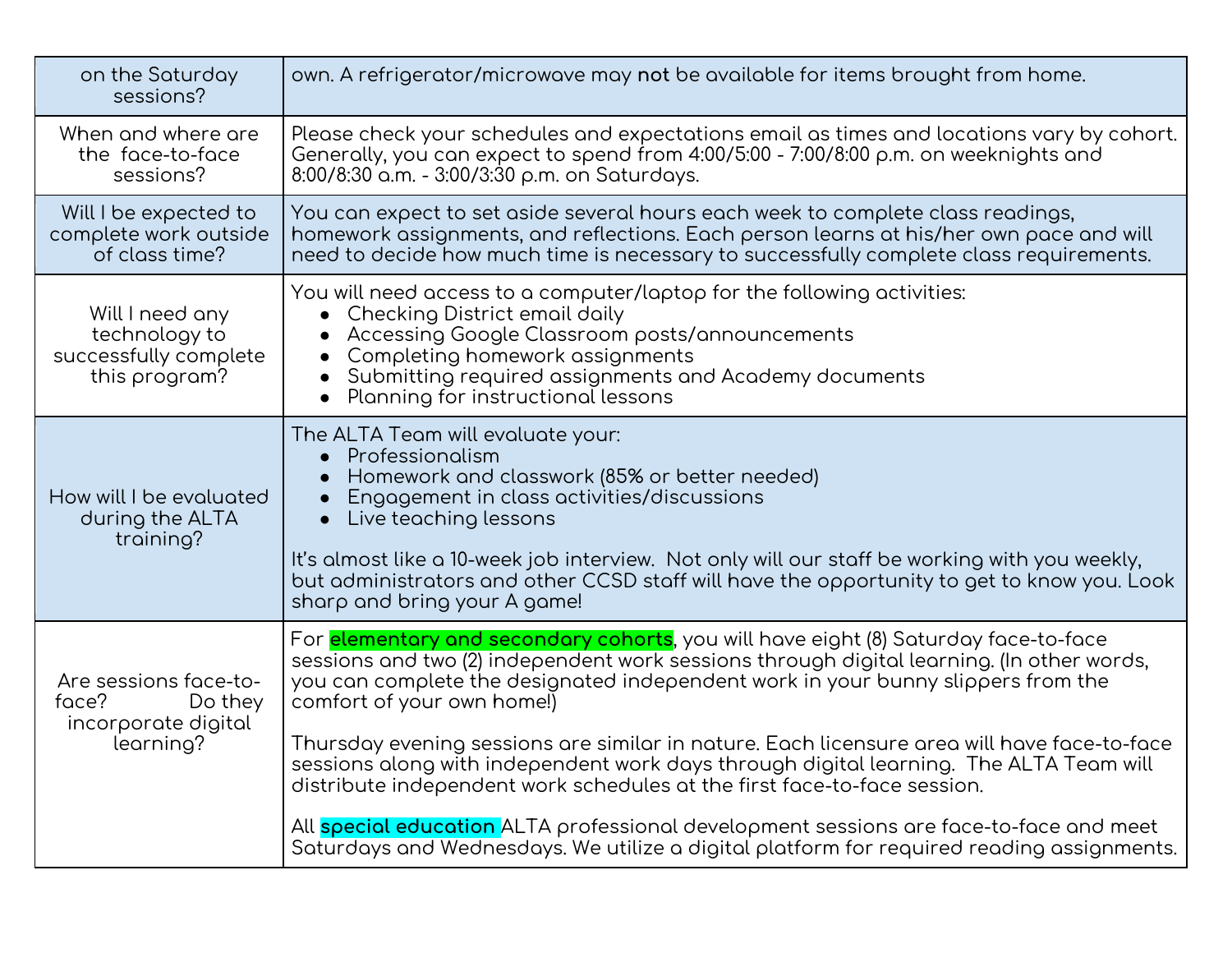<span id="page-7-0"></span>

| Is ALTA credit bearing<br>and/or will I be paid to<br>attend?                                                                         | The CCSD Accelerated Licensure Teacher Academy is a <b>non-paid, non-credit</b> bearing<br>training.                                                                                                                                                                                                                       |
|---------------------------------------------------------------------------------------------------------------------------------------|----------------------------------------------------------------------------------------------------------------------------------------------------------------------------------------------------------------------------------------------------------------------------------------------------------------------------|
| Is the tuition<br>refundable?                                                                                                         | A refund may be issued if you submit the request in writing to the ALTA Team and you have<br>not started the Academy (attended the first session).                                                                                                                                                                         |
| Does the ALTA training<br>expire?                                                                                                     | The ALTA training is valid for two years. Essentially, you will have two years from the end of<br>the cohort to obtain a position with CCSD and apply for your ARL provisional license with<br>the NDE.                                                                                                                    |
| Can I teach at a charter<br>or private school once I<br>complete ALTA?                                                                | You must teach at a CCSD public school while on an ARL provisional license. Once you<br>convert to a standard license, you may consider other school types.                                                                                                                                                                |
|                                                                                                                                       |                                                                                                                                                                                                                                                                                                                            |
|                                                                                                                                       | B. 20-DAY FIELD EXPERIENCE                                                                                                                                                                                                                                                                                                 |
| I am a long-term or<br>vacancy substitute<br>teacher. Will I have any<br>field experience days<br>waived because of this<br>position? | The short answer is no. Current program protocol requires that all ALTA candidates<br>complete the 20 days of field experience in an assigned CCSD school. No days will be<br>waived for substitute (or other) positions.                                                                                                  |
|                                                                                                                                       | We hold our mission close to our heartsto prepare highly-qualified, effective teachers for<br>a life-long career in education. A full 20 days in the classroom with targeted coaching will<br>benefit every candidate and best prepare him/her for the unique challenges of a<br>classroom (That was the long answer. :) ) |
| days have to be<br>consecutive?                                                                                                       | That would be idealbut we are realistic. Although field experience days do not have to be<br>completed consecutively, we would highly recommend planning consecutive days when<br>possible.                                                                                                                                |
|                                                                                                                                       | Do the field experience   Consecutive days of teaching allow you to see how a lesson unfolds and develops, how<br>students move through the lesson, and what needs to be modified based on assessment.                                                                                                                     |
|                                                                                                                                       | Also, we highly suggest you schedule some of your field days on Mondays. It may sound<br>silly, but Mondays set the tone for the instructional week. It's good to experience how a<br>week unfolds before taking over a classroom of your own.                                                                             |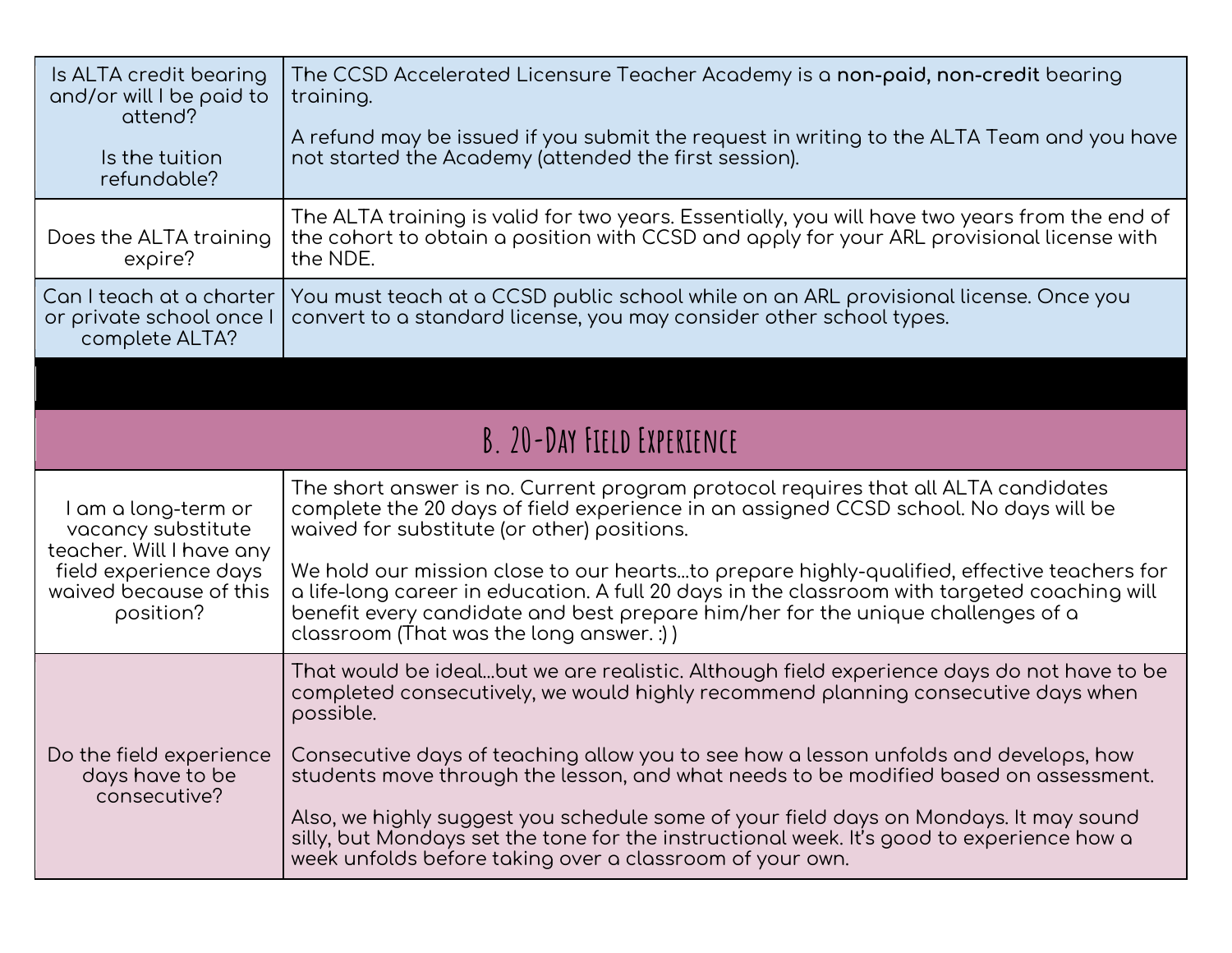|                                                                                                                 | All special education candidates must complete three of the last five days of the field<br>experience consecutively.                                                                                                                                                                                                                                                                                                           |
|-----------------------------------------------------------------------------------------------------------------|--------------------------------------------------------------------------------------------------------------------------------------------------------------------------------------------------------------------------------------------------------------------------------------------------------------------------------------------------------------------------------------------------------------------------------|
| Can I be placed at the<br>school and/or with the<br>cooperating teacher of<br>my choice?                        | The ALTA Team makes all field placements based on the needs of the District.                                                                                                                                                                                                                                                                                                                                                   |
|                                                                                                                 | Designated school site administrators submit the names of qualifying (and recommended)<br>cooperating teachers for cooperating teacher consideration.                                                                                                                                                                                                                                                                          |
|                                                                                                                 | Since the Academy is designed to fill high-needs areas and hard-to-fill positions, we place<br>candidates in accordance with current classroom vacancies.                                                                                                                                                                                                                                                                      |
| Will I be expected to<br>teach full-time during<br>my field experience?                                         | What better way to learn how to be a teacher than to teach! You will begin co-teaching<br>within your first three days of your field experience.<br>You will plan for and teach the entire instructional day for days 15-20. Don't worry - you will<br>have guidance from your cooperating teacher and assigned project facilitator on how to<br>increase your teaching responsibilities throughout the 20 days.               |
| Do I get to choose the<br>area of town and/or a<br>preferred grade level to<br>complete my field<br>experience? | Yesand no. You will be sent a link to a field experience survey before the cohort begins.<br>This survey allows you to submit your preferred area of town and grade level for<br>consideration. You can also indicate if you have any special issues you would like us to<br>take into account. (An example would be that you take public transportation and need to<br>be placed at a school close to one of the bus routes). |
|                                                                                                                 | No, we cannot place you at the school near your house or where your kids attend. Please<br>remember that ALTA was designed to fill hard-to-fill positions in high-needs areas. (We<br>know you didn't ask it, but we figured you might be thinking it. :) )                                                                                                                                                                    |
|                                                                                                                 | Important note: Although the ALTA Team will take your survey responses into<br>consideration, all field placements are determined based on the needs of the District.                                                                                                                                                                                                                                                          |
| How will I be evaluated<br>during the field<br>experience?                                                      | You will be observed formally by your cooperating teacher and your assigned ALTA project<br>facilitator. They will both use the established ALTA Rubric to measure your growth and<br>progress. You will be introduced to this rubric well before your first observation.                                                                                                                                                      |
|                                                                                                                 | Multiple observations and feedback cycles will allow you to reflect upon and improve your<br>practice within the 20 days. Reflection is key!                                                                                                                                                                                                                                                                                   |
|                                                                                                                 | Well, after all, you are preparing to be a teacher! This is a great time to experience the full<br>spectrum of your new career. Your cooperating teacher may ask you to take home papers                                                                                                                                                                                                                                       |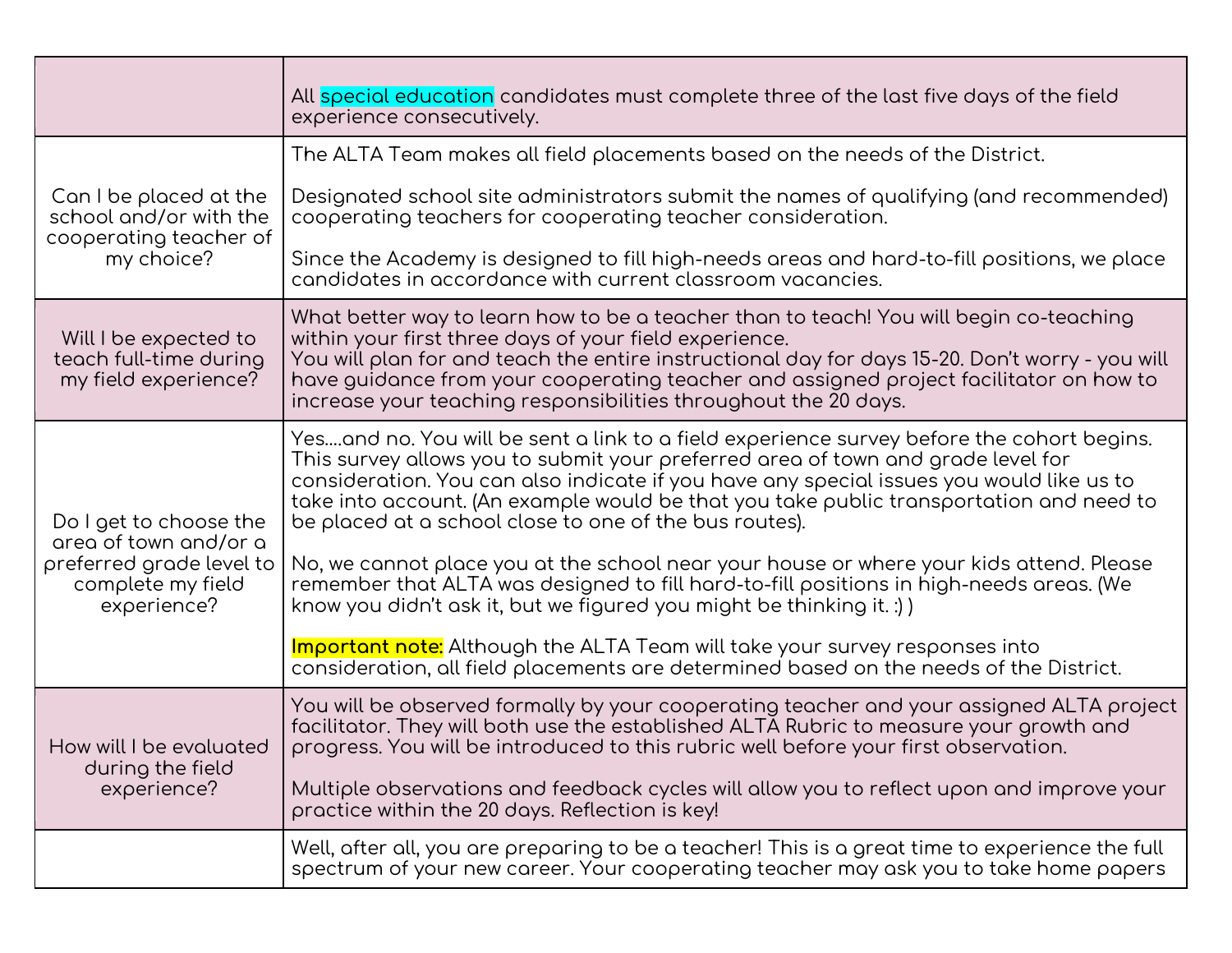| Will I be expected to<br>take work home, attend<br>meetings, and<br>participate in after-<br>school functions? | to grade, review resources for future lessonsand of course you will be planning for your<br>upcoming instruction.<br>You may be asked to attend school meetings, prepare for parent/teacher conferences,<br>and assist with after-school functions. Although not required if outside the teacher<br>contracted time, these activities will be expectations as a CCSD teacher. Exposure to them<br>during your pre-service phase will help build your confidence as you enter your new<br>career.                                                                                            |
|----------------------------------------------------------------------------------------------------------------|---------------------------------------------------------------------------------------------------------------------------------------------------------------------------------------------------------------------------------------------------------------------------------------------------------------------------------------------------------------------------------------------------------------------------------------------------------------------------------------------------------------------------------------------------------------------------------------------|
| How does the ALTA<br>Team account for my<br>attendance for a field<br>experience day?                          | You will sign in at the school each morning upon arrival and sign out in the afternoon<br>upon departure. You will also submit a Field Experience Log for each day you attend to<br>your cooperating teacher for his/her signature. Days not adhering to contracted start/end<br>times will only count as a half day.                                                                                                                                                                                                                                                                       |
| Do I have to adhere to<br>CCSD teacher hours?                                                                  | Yes, during your field experience you must adhere to the CCSD teacher contracted work<br>day (7 hours 11 minutes). The actual start/end times for the teacher contracted work day<br>vary by school site. Please reach out to your assigned school and/or cooperating teacher<br>for this schedule. All candidates must adhere to the site specific start and end times or the<br>field day will only count as a half day.<br>Participation in 'Site-Based Collaboration Time (SBC)T,' is voluntary for our ALTA<br>candidates, but highly recommended.                                     |
| What happens if I arrive<br>late on a field<br>experience day, or have<br>to leave early?                      | Field days that do not adhere to the contracted teacher start/end times will not be<br>considered a full instructional day and you will need to make up the day. (Ex: Teacher<br>contracted day is 8:00 a.m. - 3:11 p.m. Candidates may arrive early and stay late, but must<br>log the entire contracted day.)<br>We certainly understand that flat tires happen, but our job is to ensure you have the<br>required days needed for provisional licensure.<br>Also, as a licensed teacher with CCSD, all teachers are expected to work the teacher<br>contracted work day in its entirety. |
|                                                                                                                | Your first area of support is your assigned project facilitator. S/he is prepared to assist<br>you through this process by answering questions, providing guidance and feedback, and<br>ensuring you understand all program expectations.                                                                                                                                                                                                                                                                                                                                                   |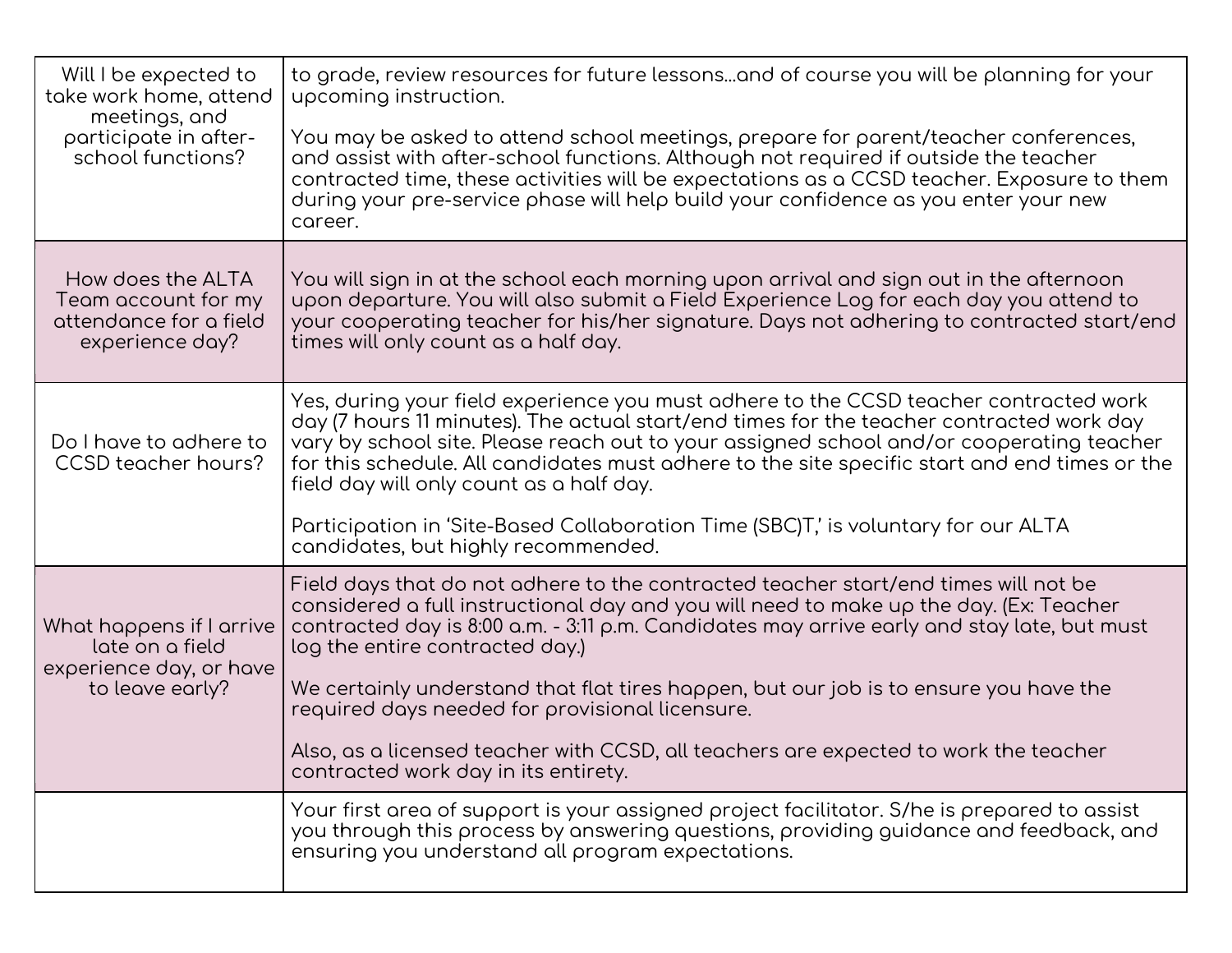<span id="page-10-0"></span>

| What type of support<br>will I receive from the<br>ALTA Team?                                     | Secondly, your cooperating teacher will support your implementation of learned skills and<br>assist you as you refine your management and instructional capabilities directly working<br>with students.                                                                     |  |  |
|---------------------------------------------------------------------------------------------------|-----------------------------------------------------------------------------------------------------------------------------------------------------------------------------------------------------------------------------------------------------------------------------|--|--|
|                                                                                                   | And, don't forget, you may receive additional support from the administrator at your<br>assigned school. In fact, don't forget to invite him/her in for an observation. What a great<br>way to start building relationships.                                                |  |  |
|                                                                                                   |                                                                                                                                                                                                                                                                             |  |  |
|                                                                                                   | 5. PROVISIONAL LICENSURE                                                                                                                                                                                                                                                    |  |  |
| How do I apply for an<br>ARL provisional<br>license?                                              | Once you have been offered a position in a CCSD public school (recommended for hire)<br>you will be directed to apply for your ARL provisional license with the NDE. This is done<br>through the Online Portal for Application and Licensure (OPAL).                        |  |  |
| What if I don't want to<br>begin teaching right<br>away.                                          | No. Your ALTA training is valid for two (2) years. You will need to obtain a position in a<br>CCSD public school as well as your ARL provisional license within this time frame.                                                                                            |  |  |
| Do I have to apply for<br>my ARL provisional<br>license after I<br>successfully complete<br>ALTA? | We suggest you wait until you obtain a teaching position to apply for your provisional<br>license. Once you obtain your license, your three years starts ticking (and you will have to<br>begin removing the license provisions.)                                           |  |  |
| 6. IN-SERVICE REQUIREMENTS (POST-HIRE)                                                            |                                                                                                                                                                                                                                                                             |  |  |
|                                                                                                   | (HOW DO I CONVERT TO A STANDARD LICENSE?)                                                                                                                                                                                                                                   |  |  |
|                                                                                                   | Yes! All ALTA teachers will need to attend mandatory CCSD professional learning during<br>their first year). Once you are hired in a public school with CCSD, you will receive<br>communication regarding the follow-up professional learning, registration, and deadlines. |  |  |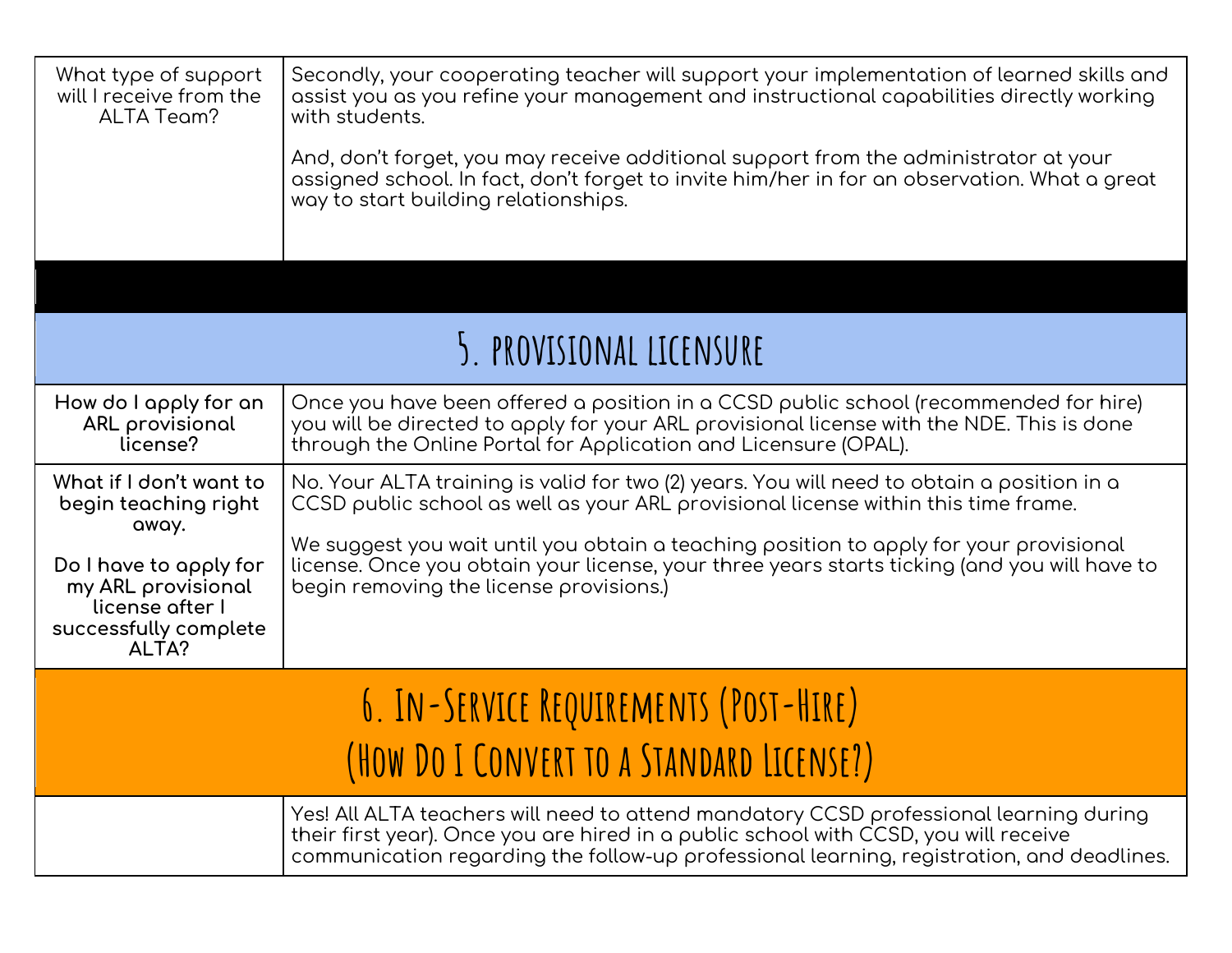<span id="page-11-0"></span>

| Are there any first-year<br>requirements for ALTA<br>teachers?                          | Additionally, you must meet with your assigned mentors during year one. Your<br>administrator will assign a site-based mentor. If you are a special education ALTA teacher,<br>you will also be assigned a LINKS mentor.<br>We also recommend that newly hired ALTA teachers begin working toward taking licensure<br>coursework needed to convert to a standard license. |  |
|-----------------------------------------------------------------------------------------|---------------------------------------------------------------------------------------------------------------------------------------------------------------------------------------------------------------------------------------------------------------------------------------------------------------------------------------------------------------------------|--|
| How much licensure<br>coursework will I need<br>to take?                                | ALTA teachers will generally need to take anywhere from 21-35 credits of educational<br>coursework. The actual number depends on two factors:<br>• Your chosen area of licensure<br>• Whether you have coursework from a prior degree that might count<br>Click <u>HERE</u> to be linked to the different coursework requirements for each licensure area.                |  |
| For how long is the ARL<br>provisional license<br>valid?                                | You will have three (3) years maximum, two (2) full school years minimum from the date of<br>provisional licensure to complete this coursework (and the other licensure requirements) to<br>convert to a standard teaching license.                                                                                                                                       |  |
| What additional<br>requirements must I<br>complete to convert to<br>a standard license? | Please see the corresponding tracking form by clicking <b>HERE</b> to see the additional<br>requirements needed to convert to a standard license. Essentially, you will need to:<br>Pass an additional Praxis ® Subject Assessment, and<br>Earn two (2) effective evaluations from a CCSD public school representing two (2) full<br>school years.                        |  |
|                                                                                         |                                                                                                                                                                                                                                                                                                                                                                           |  |
| 7. MISCELLANEOUS QUESTIONS                                                              |                                                                                                                                                                                                                                                                                                                                                                           |  |
| Can I substitute teach<br>during ALTA?                                                  | Of course! You may substitute teach around the days you choose (within the allotted time<br>frame) to complete the field experience days.                                                                                                                                                                                                                                 |  |
| Is employment<br>guaranteed?                                                            | No, employment for successful completers of CCSD ALTA is not guaranteed. All candidates<br>will receive hiring support from the ALTA Team and enter the hiring pool.                                                                                                                                                                                                      |  |
| How long do I have to<br>teach in a CCSD public                                         | You will need to teach a minimum of two (2) full school years. You may convert from an ARL<br>provisional license to a standard teaching license in a minimum of two years, should you                                                                                                                                                                                    |  |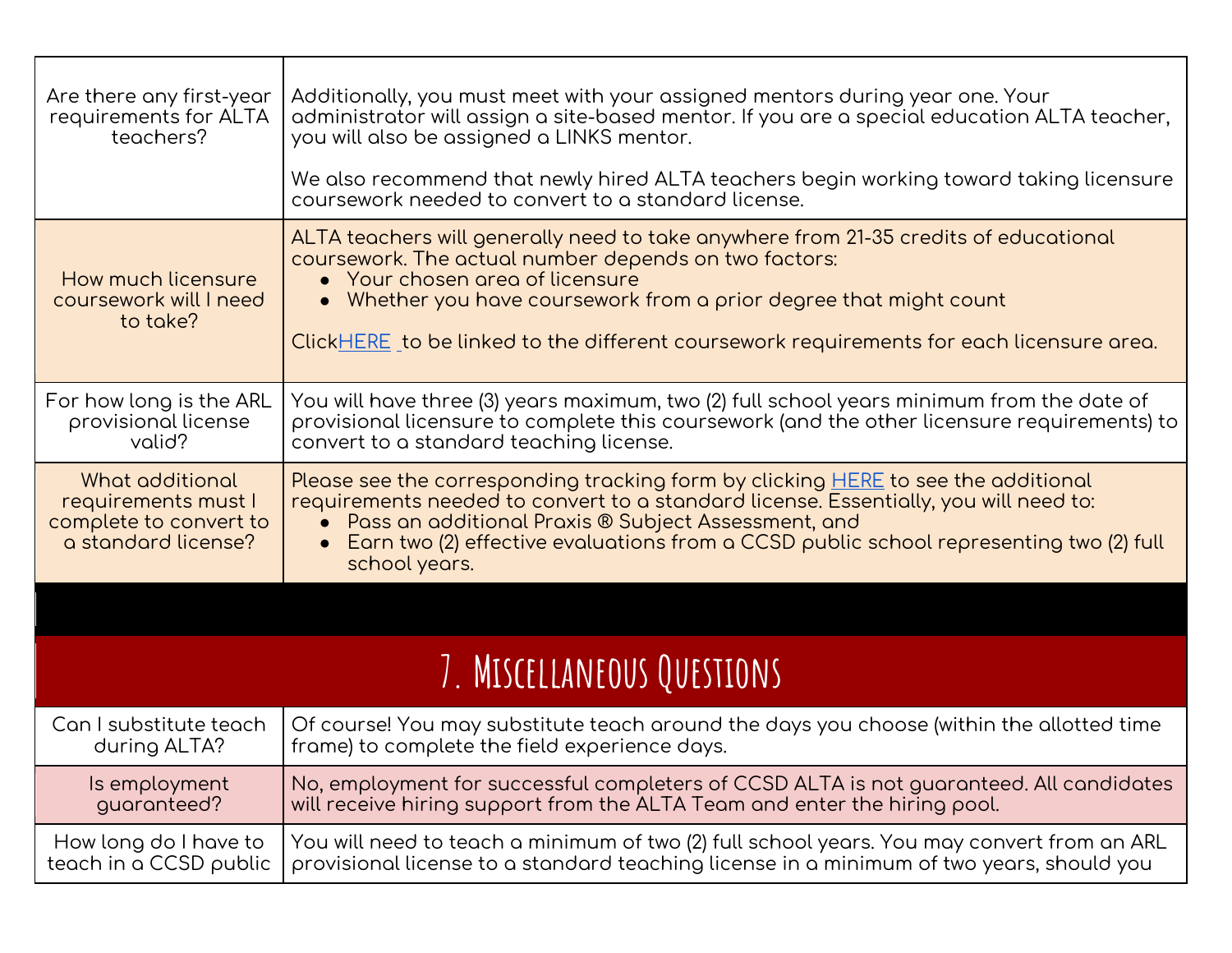<span id="page-12-0"></span>

| school with ALTA?                                                                           | complete all requirements.                                                                                                                                                                                                                                                                                                                                                          |  |
|---------------------------------------------------------------------------------------------|-------------------------------------------------------------------------------------------------------------------------------------------------------------------------------------------------------------------------------------------------------------------------------------------------------------------------------------------------------------------------------------|--|
|                                                                                             | In those two years you will have the opportunity to earn two (2) effective evaluations from a<br>CCSD public school as part of the conversion process.                                                                                                                                                                                                                              |  |
| Is the ALTA application<br>process competitive?                                             | Yes! We pride ourselves on providing rigorous teacher training to a diverse candidate<br>group. Our team considers many factors in the decision making process, including the<br>responses to the Star Teacher assessment and a virtual interview.                                                                                                                                  |  |
| What happens if I<br>withdraw from the<br>program or separate                               | Any candidate who withdraws from ALTA will receive formal notification via email. If a<br>candidate has applied for a provisional license, the ALTA Team is required to notify the<br>NDE within 15 days of the withdrawal so that the ARL provisional license can be invalidated.                                                                                                  |  |
| from teaching?                                                                              | Candidates whose license has been invalidated may be able to go through a different<br>approved ARL provider or the traditional route to teaching to obtain a teaching license.                                                                                                                                                                                                     |  |
|                                                                                             |                                                                                                                                                                                                                                                                                                                                                                                     |  |
|                                                                                             |                                                                                                                                                                                                                                                                                                                                                                                     |  |
| 8. STATISTICS                                                                               |                                                                                                                                                                                                                                                                                                                                                                                     |  |
| What is the typical size<br>of a cohort?                                                    | A cohort, including all licensure areas, might be 75-110 strong, but licensure areas meet in<br>smaller class sizes. Of course, this all depends upon the number of folks conditionally<br>accepted into a cohort at any one point in time.                                                                                                                                         |  |
|                                                                                             | Typically, we accept 50 elementary candidates, 25 secondary candidates, and 45 special<br>education candidates during a cohort.                                                                                                                                                                                                                                                     |  |
| What percentage of<br>candidates successfully<br>complete the ALTA pre-<br>service program? | The majority of candidates who begin a cohort, complete a cohort. Typically, the rate is<br>about 90%. There are several reasons why candidates might not complete, including but<br>not limited to, the following:<br>• Self-withdrawal: changed mind about teaching<br>Self-withdrawal: family/personal reasons<br>Program-withdrawal: Did not pass field experience<br>$\bullet$ |  |